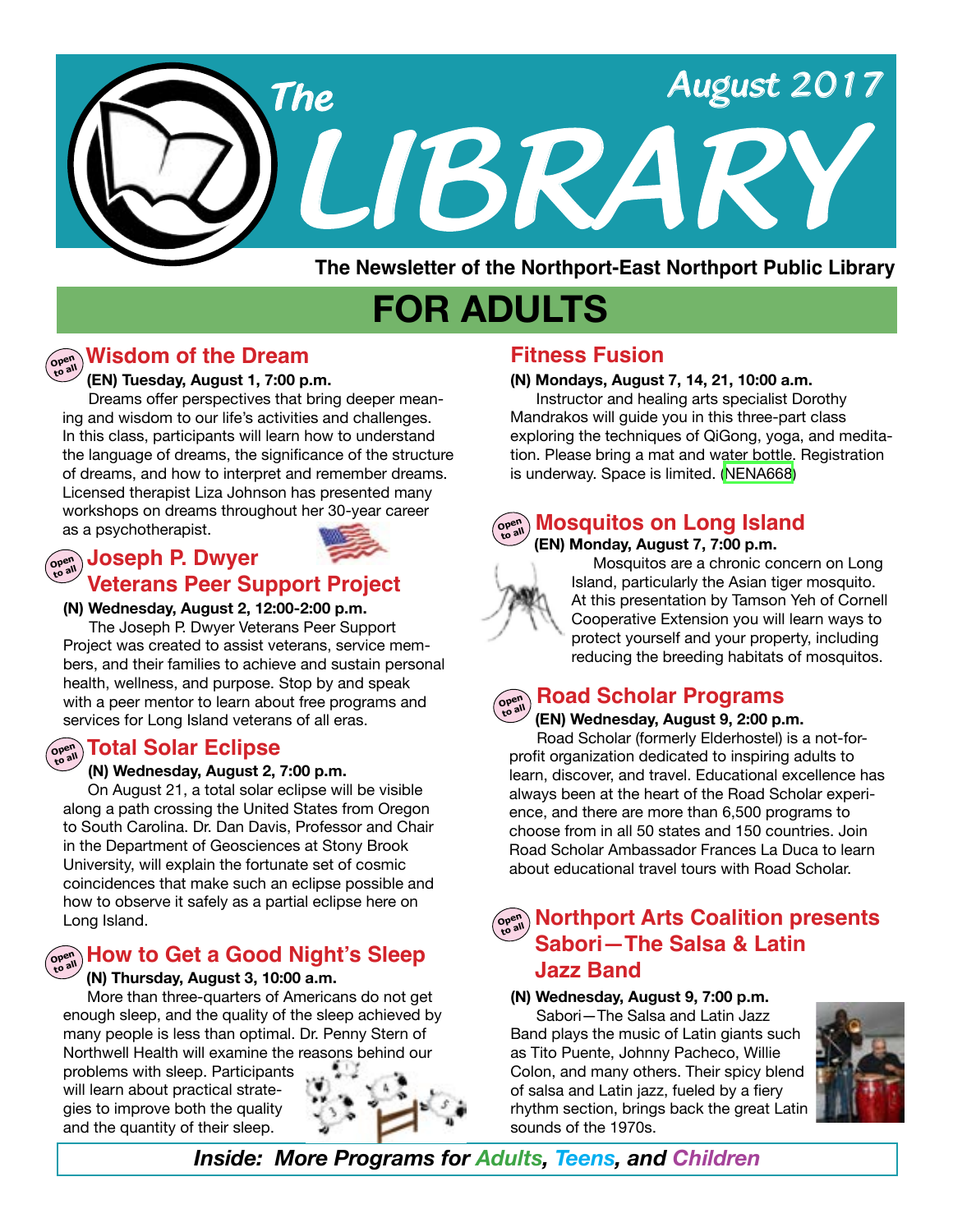## **Computer Classes**

# **FOR ADULTS FOR ADULTS**

## $\left(\begin{smallmatrix} \mathsf{open}\ \mathsf{on} \mathsf{on} \end{smallmatrix}\right)$  iPad & iPhone: **Questions & Answers**

- 2 -

#### **(N) Wednesday, September 6, 7:00 p.m.**

Learn the basics of the world's most popular spreadsheet program, including creating, editing, and formatting worksheets, formulas, and much more. Prerequisite: basic computer knowledge. Registration begins August 23. [\(NENC220\)](http://alpha1.suffolk.lib.ny.us/record%3Dg1017266~S43)

#### **(N) Wednesday, August 30, 2:00 p.m.**

#### **Introduction to Microsoft Excel Hands On**

 Skype's text, voice, and video make it simple to share experiences with the people that matter to you, wherever they are. Skype is a free software program that allows the user to make low-cost, and in many cases, free telephone calls and video chats. Join us to find out about the latest Skype calling features and learn how to create a Skype account.

#### **(N) Thursday, August 10, 7:00 p.m.**

 Apple-certified trainer John Bubacovich will answer any questions you have regarding your iPad and iPhone. Key features of the Apple operating system will be discussed. Bring your device and your questions.

## $\left(\begin{smallmatrix} \mathsf{open} \ \mathsf{open} \end{smallmatrix} \right)$  SeniorNet: Skype

## **Summer Blood Drive**

 **(N) Monday, August 21, 7:00 p.m.**

 Northport Running Club member Susan Marnell will be here to lead a discussion about running on Long Island. Beginners to experienced racers are invited to attend.

## $\left(\begin{smallmatrix} \mathsf{open} \ \mathsf{cell} \ \mathsf{real} \end{smallmatrix}\right)$  **Elder Law Update**

#### **(N) Friday, September 15, 6:00 p.m.**



Cooler days are on the way, and Chef Rob Scott returns with an autumn-inspired menu. Participants will make tomato basil soup with grilled mozzarella cheese croutons, and toasted pound cake with a citrus mascarpone cream. Nonrefundable \$5 materials fee per person is due at the time of registration.

Registration begins August 28. ([NENA674\)](http://alpha1.suffolk.lib.ny.us/record%3Dg1074988~S43)

## **Flavor Your Autumn with Chef Rob Scott**

## $\left(\begin{smallmatrix} \mathbb{C} & \mathbb{C} & \mathbb{C} \\ \mathbb{C} & \mathbb{C} & \mathbb{C} \end{smallmatrix}\right)$  The Incredible Glass World **of Artist Dale Chihuly**

## **Simple Lao Cooking**

**(N) Tuesday, August 29, 6:30 p.m.** Penn Hongthong will demonstrate

how to make simple, healthy, and delicious Lao dishes: grilled lemongrass chicken, spicy chicken and cabbage stir fry, and pumpkin pudding. Participants will enjoy a tasting afterwards. Penn is the author of two cookbooks and hosts her own cooking show on YouTube.

Registration begins August 8. ([NENA673](http://alpha1.suffolk.lib.ny.us/record%3Dg1074986~S43)).

## **Veterans Book Club**

Share your reading enjoyment with fellow veterans. Using the nationally recognized Next Chapter Book Club model, a trained facilitator from Literacy Nassau will help foster understanding, community, and camaraderie. To participate, pick up a form at the Reference Desk at either library building.



## **Next Chapter Book Club**

The Next Chapter Book Club provides a rewarding learning program for adults 18 years and older with developmental disabilities in a relaxed, community setting while forming friendships through reading and talking about books. Members will be supported by a trained literacy specialist from Literacy Nassau. To participate, pick up a form at the Reference Desk at either library building.



**Novel Ideas, Page Turners, Short Story Central, and Truth Be Told**



**These groups will return in the fall.**

#### **(EN) Tuesdays, September 5, 12, 19, 26,**

 **October 3, 10, 17, 24, 2:30-4:30 p.m.** (\*see page 4 of the Newsletter for information about **Picking up from last spring's sessions**, this Spanish NENPL card required. ([NENA678](http://alpha1.suffolk.lib.ny.us/record%3Dg1075008~S43)) conversation course will continue to focus on mastering key vocabulary words to help you start conversing in Spanish immediately. Great for beginners and intermediate Spanish language learners. Registration begins August 8. ([NENR124](http://alpha1.suffolk.lib.ny.us/record%3Dg1075103~S43))

## **On the Go Spanish**

#### **(N) Thursday, August 17, 2:00 p.m.**



 Known internationally for his glorious glass sculptures of fanciful shapes and dazzling colors, Dale Chihuly's artwork takes your breath away. His latest exhibition at the New York Botanical Garden showcases his masterpieces in spectac-

 $66$ 

**BULD** a Better **LUISRID** 

ular garden settings. Debbie Wells, cofounder of Artful Circle and the Chair of the Board of the Art League of Long Island, will explore Chihuly's life and career.

#### **Wednesday, August 2**

 **(N) 9:30-10:30 a.m., and (EN) 11:00 a.m.-12:00 p.m.**  A nurse from Visiting Nurse Service is available to provide a free blood pressure check.

## **Open to all Blood Pressure Check**

**(EN) Wednesday, August 9, 10:00 a.m.-12:00 p.m.** ([NENA676\)](http://alpha1.suffolk.lib.ny.us/record%3Dg1075009~S43)

**(N) Tuesday, August 15, 9:30-11:30 a.m.**  ([NENA677\)](http://alpha1.suffolk.lib.ny.us/record%3Dg1075010~S43)

## **Learn to Be . . . Tobacco Free Open to all**

 A volunteer from the Health Insurance Information, Counseling, and Assistance Program (HIICAP) will answer questions about Medicare and supplementary insurance by appointment.

Registration begins August 1.

#### **Medicare Counseling**

## **Open Urban Gems to all**

 **(N) Monday, August 14, 7:00 p.m.**

What makes New York City so exciting and alluring? No matter how many times you visit—or even if you have lived there for a lifetime—the five boroughs provide a never-ending source of new discoveries. Join speaker Pat Sommerstad as she explores museums, parks, historic sites, and restaurants, including favorites as well as underappreciated urban gems.

**(EN) Monday, August 21, 1:00-7:00 p.m.**

 Did you know every donation saves three lives? The Library will host a summer blood drive with Long Island Blood Services.

#### **Eligibility Criteria:**

- Bring ID with signature or photo
- Weigh a minimum of 110 pounds
- No tattoos within the past 12 months
- Age 16-75 (16 year olds must have signed

parental permission; age 76 and older require a doctor's note)

This program is open to everyone who meets the qualifications. Call 1-800-688-0900 for donor eligibility questions. Although walk-ins are welcome, appointments are preferred by visiting: **http://bit.ly/nenplblooddonation**

## စ္ပ္ဖြစ္ပ္ကုိ Running on Long Island

#### **(N) Wednesday, August 23, 2:30 p.m.**

George Roach, former Chief Attorney for the Legal Aid Society, will provide up-to-date information on estate planning, durable wills, powers of attorney, living wills, health care proxies, and long-term care options. Your questions are welcome.

 **(EN) Mondays, September 18, 25, October 2, 16, 23, 30, November 20, 6:00-7:15 p.m.** 



 This multi-session program is offered by the Suffolk County Office of Health Education and is based on the CDC's Clinical Practice Guidelines for treating nicotine dependence. The emphasis is on preparing to quit. Those who use all forms of tobacco (including cigars, pipes, and chew tobacco) are welcome. Call Debora Rippel at the Suffolk County Office of Health Education at 631-853-2928 to register.



#### **Tuesday, December 5**

## **Book-A-Trip to Dyker Heights & NYC Lights Tour**

**Departure**: 2:00 p.m. at the William J. Brosnan building parking lot (across from Northport Library) **Return**: 11:30 p.m.

**Cost**: \$104 per person (checks only, nonrefundable, payable to Northport-East Northport Public Library)

- **Itinerary**: Get in the holiday spirit with this festive trip! First stop will be dinner at Colandrea New Corner Restaurant in Brooklyn. Then you will travel to Dyker Heights to enjoy a guided walking tour of the neighborhood featuring hundreds of animatronics and motorized displays, thirty foot tall toy soldiers, nativity scenes, and more. Lastly, the bus will take you to Manhattan to see city holiday lights including the Rockefeller Center Christmas Tree.
- **Registration**: Register in person beginning **Saturday**, **September 2**, **9:00 a.m.** at the Northport Library. Ticket limit: 2 per patron on the first 2 days of sale.

discount tickets to The New York Botanical Garden)

#### **(EN) Thursday, September 14, 7:00 p.m.**

#### **Mail Merge in Microsoft Word Hands**

Learn how to create a database in Microsoft Word and use the Mail Merge function to create labels, letters, holiday card mailings, forms, and envelopes for mass distribution. Prerequisite: intermediate computer knowledge. Registration begins August 31. ([NENC221](http://alpha1.suffolk.lib.ny.us/record%3Dg1075107~S43))

**On**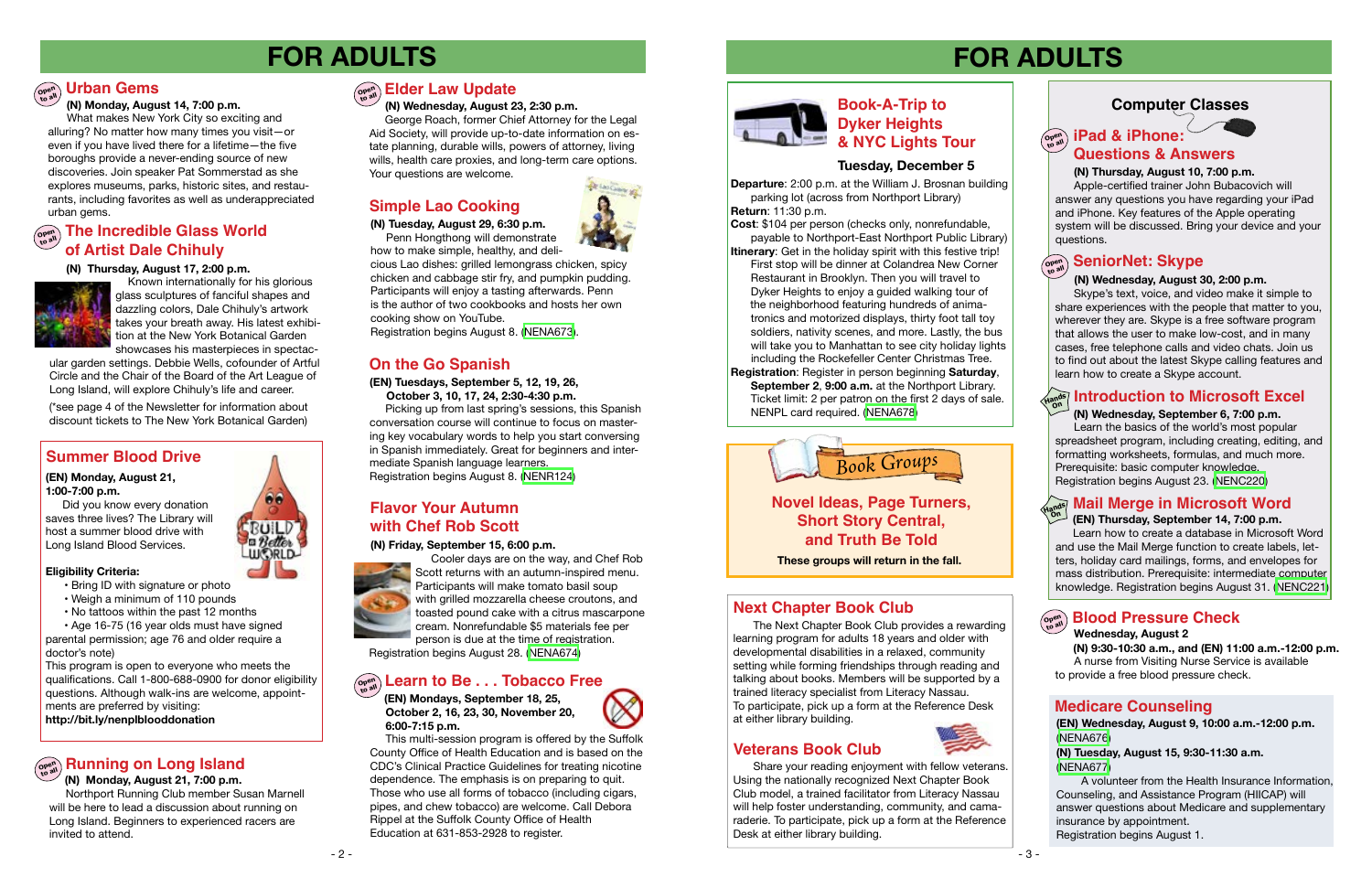- Build a Better World It's a Great Story!
- Fun in the Sun Kawaii: Cute Stuff and More<br>• Geek Out! Best in Pop Culture Let's Play! Video and Board (
	- Let's Play! Video and Board Games<br>• Spa/Beauty Package
	-
	-
	-

#### *Going in Style* **Fridays, (N) August 18, and (EN) August 25, 2:00 p.m.**

Desperate to pay the bills and come through for their loved ones, three lifelong pals risk it all by embarking on a daring bid to knock off the very bank that absconded with their money. Rated PG-13. 96 minutes.

## **Friday Movies**

#### *Kong: Skull Island* **Fridays, (N) August 4, and (EN) August 11, 2:00 p.m.**

A team of scientists explore an uncharted island in the Pacific, venturing into the domain of the mighty Kong, and they must fight to escape a primal Eden. Rated PG-13. 118 minutes.



*Closed captioning will be displayed.*

Looking for a good book? Search among the hundreds of thousands of popular fiction and readable nonfiction titles. Follow a series, select a setting, search by character. Retrieve author read-alikes, book lists, book discussion guides, and more.

# **FOR ADULTS FOR TEENS**



Online video tutorials & training courses for all levels. Learn technology, creative and business skills. Courses include web design, photography, Audio + Music, 3D + Animation, education and more. Watch from your computer, tablet, or mobile device.



Foreign language courses online. Contains over 70 languages, 19 English courses for non-English speakers, and specialty courses. "Mango Libraries" app is available free from the Apple App store and Google Play store.



## **Defensive Driving**

*Please note: These courses promote safe driving and help participants maintain their driving skills. Check with your insurance company about the specific premium and point reductions available to you.*

## **AARP Smart Driver Course**

#### **(N) Tuesdays, August 15 & 22, 7:00-10:00 p.m.**

Applications are available at both library buildings beginning August 1.

Fee: \$36

#### **(N) Saturday, September 9, 9:30 a.m.-4:00 p.m.**

Registration begins August 19 at the Northport Library only. [\(NENA675](http://alpha1.suffolk.lib.ny.us/record%3Dg1075013~S43))

Fee: \$20 for AARP members (\$25 for nonmembers) payable to AARP by check or money order only at registration.

#### **(EN) Tuesdays, September 5 & 12, 7:00-10:00 p.m.**

Applications are available at both library buildings beginning August 15. Fee: \$36

*Thank you to the Friends of the Library for generously sponsoring three prize baskets.*

**Submit your reviews by August 5 for a chance to win a great prize basket.**

- 
- 
- Get Creative! DIY Crafts Spa/Beauty Pack<br>• The Great Outdoors Sports and More
- The Great Outdoors
- Hack It! Invention Kit Zombie Apocalypse

# *Build a Better World Teen Summer Reading Club*

*Prize Basket Themes:*

## **Teen Summer Programs 2**

**Registration is underway for the following programs and limited openings may be available:**

#### **(N) Tuesday, August 1, 7:00-8:00 p.m.**

 Learn the art of natural rhythm while participating in this interactive drum circle. [\(NENY137\)](http://alpha1.suffolk.lib.ny.us/record%3Dg1073603~S43)

## **Teen Beat Drumming**

**(N) Wednesday, August 2, 3:00-4:00 p.m.** Use a blender to create a variety of delicious and nutritious smoothies. [\(NENY138\)](http://alpha1.suffolk.lib.ny.us/record%3Dg1073607~S43)



## **Summer Smoothies 2**

**(EN) Monday, August 7, 3:00-4:00 p.m.** Have fun making a yummy quesadilla with the Baking Coach. Bring your appetite! ([NENY140\)](http://alpha1.suffolk.lib.ny.us/record%3Dg1073611~S43)

## **Veggie Quesadillas**

**(EN) Thursday, August 3, 3:00-5:00 p.m.** Learn the basics of computer language, code structure, and implementation. [\(NENY139\)](http://alpha1.suffolk.lib.ny.us/record%3Dg1073608~S43)

## **Introduction to Coding**

**(N) Wednesday, August 9, 3:00-4:30 p.m.** Teens will get creative using marshmallow fondant to decorate cupcakes in an "Iron Chef" type competition. ([NENY142\)](http://alpha1.suffolk.lib.ny.us/record%3Dg1073626~S43)

#### **(N) Saturday, August 12, 2:00-3:30 p.m.**

Join your friends in this Super Smash Brothers Wii U competition. Prizes for the top three players. [\(NENY144](http://alpha1.suffolk.lib.ny.us/record%3Dg1073634~S43))

## **Cupcake Wars**



# **Super Smash Bros Competition**

## **Fandom Friday**

## **(N) Friday, August 11, 7:00-8:30 p.m.**

Come join your fellow fans as we celebrate the best in geek culture. [\(NENY143](http://alpha1.suffolk.lib.ny.us/record%3Dg1073632~S43))

#### **(EN) Tuesday, August 8, 3:00-4:00 p.m.**

 Create a beach themed wall clock using paint, sand, shells, and small pebbles. ([NENY141](http://alpha1.suffolk.lib.ny.us/record%3Dg1073623~S43))

## **Sunset Beach Wall Clock**

#### **(N) Tuesday, August 15, 3:30-4:30 p.m.** Learn how to fold a variety of paper airplanes and see whose can fly the furthest. [\(NENY146](http://alpha1.suffolk.lib.ny.us/record%3Dg1073638~S43))



## **(EN) Monday, August 14, 3:30-4:30 p.m.**

 Create your favorite pixelated characters out of fuse beads. [\(NENY145\)](http://alpha1.suffolk.lib.ny.us/record%3Dg1073636~S43)

## **(N) Wednesday, August 16, 7:00-8:00 p.m.**

 Our philosophy club is a great opportunity for teens to delve into life's big questions in an enthusiastic atmosphere of free thinking, energetic exchange, and unique perspectives. Food for thought (refreshments) will be served. Newcomers are always welcome. [\(NENY147](http://alpha1.suffolk.lib.ny.us/record%3Dg1073640~S43))

## **Socrates Café**

## **Fuse Bead Pixel Art Workshop**

## **Fun with Paper Airplanes**

 • Read a book in any format—print, eBook, or audiobook. • Fill out a "Summer Reading Club" form, which includes the title, author, and your brief review of the book.

• Submit your "Summer Reading Club" form at the Reference

Desk or online. Each form you submit entitles you to one raffle ticket.

 • When the Summer Reading Club ends, a drawing will be held for a Grand Prize.



*Open to NENPL cardholders 18 or older*

#### **How do I participate?**



## **Adult Summer Reading Club through August 5**

*Did you know that you can access a large number of research databases with your library card? Here is a sampling of what is available:*



*Stop by the Reference Desks for more information!*

**Can't make the SAT Workshop? Ask a Librarian about ePrep, an online SAT study program.** 





**(N) Thursdays, September 7, 14, 28, & October 5, 6:15-8:45 p.m.**  *Students in grades 10-12* 

#### **Registration begins August 16.**

 Students can prepare for the fall PSAT/SAT exams with teachers Barbara White and Jay Berger. A non-refundable check for \$114 payable to the Northport-East Northport Public Library must be paid within three days of registration. Payment includes the workbook for the SAT exam. Your class placement is not complete until payment is received. [\(NENY161\)](http://alpha1.suffolk.lib.ny.us/record%3Dg1074918~S43)

## **PSAT/SAT Preparation Workshop**

## **ESL for Adults, Let's Talk: English Conversation, and Quick Reads**



**These groups will return in September.**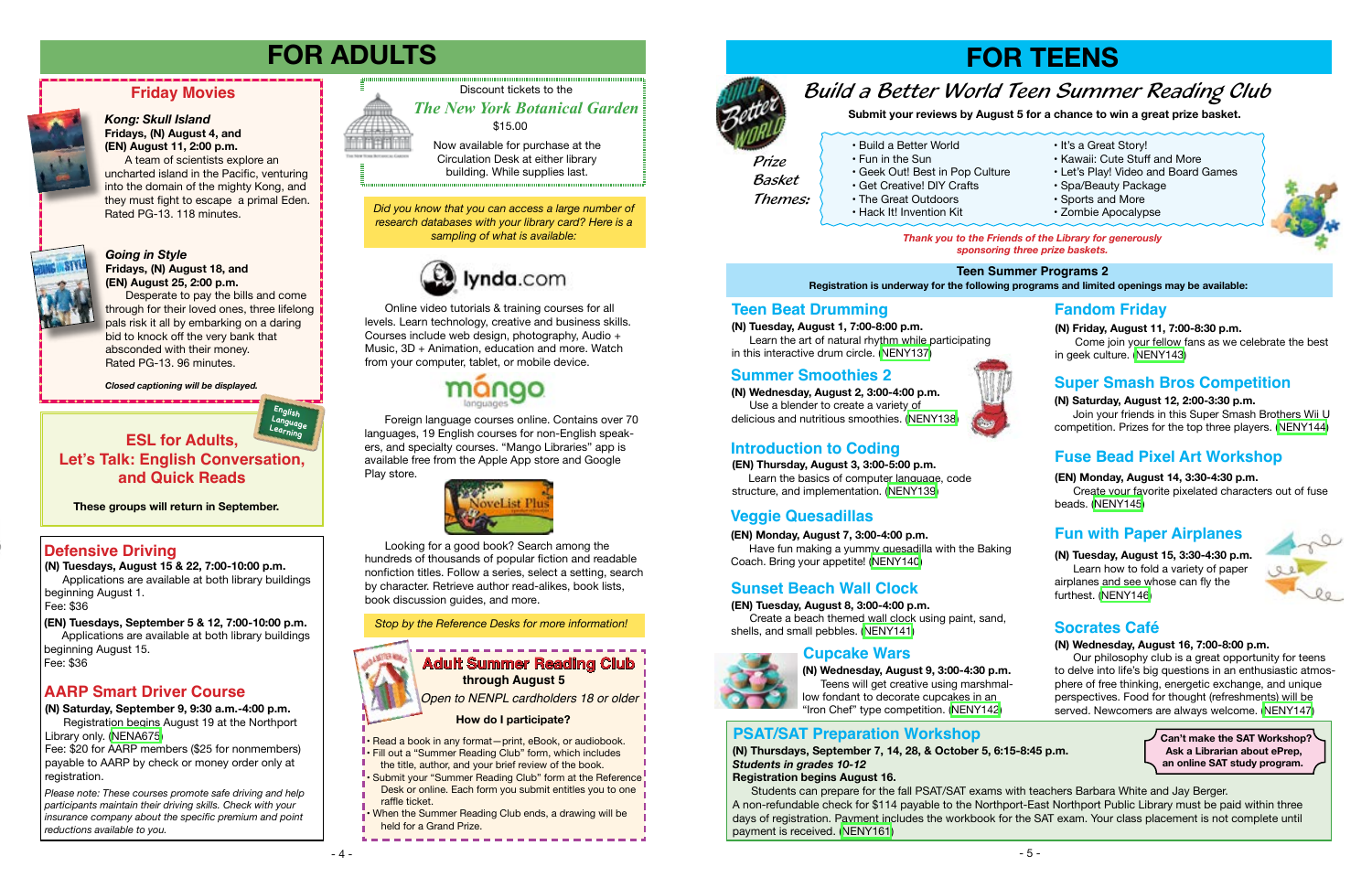# **FOR CHILDREN**



## $\lim_{\delta\to 0}$  Chess Club



# **FOR TEENS**

*Stop by the Library and pick up the August bookmark by Sofia Kabacinski. A reading list compiled by Children's Librarians is on the back.*



#### **The Bookmark Spot**

Are you preparing to leave for college? Stop by the Teen Centers to pick up our Packing for College Checklist. It's a handy guide for what you need to bring with you to school.

## **For College-Bound Students**



 If you are entering grades 6-12 in September, remember to apply for your Teen Library card. It will enable you to use the teen computers, check out materials, access our databases from home, and sign up for teen programs.

## **Moving Up?**



# **FOR CHILDREN**



# **O O U O BETTER WORLD**

*Registration for the following programs begins Wednesday, July 26.* **drop in** *indicates no registration required.*

#### **(EN) Tuesday, August 1, 4:00 p.m.**



*Children 3-10 years with adult; siblings welcome* Come in anytime between 4:00 and 5:00 p.m. to trade books from your home library for swap dollars and "purchase" pre-owned, new-to-you books. (60 min.)

**(EN) Tuesday, August 1, 7:00 p.m.** *Children birth-5 years with adult; siblings welcome*

## **Pajama Storytime: drop in Bouncing Bedtime Stories**

Join the fun as we share stories about animal bedtimes in this active family storytime with fingerplays, music, movement, and more! (30 min.)

## **(EN) Wednesday, August 2, 11:00 a.m.**



*Children 3-10 years with adult; siblings welcome* Enjoy a room full of art supplies and craft projects. (60 min.)

#### **Shake, Rattle, and Read (N) Friday, August 4, 10:00 a.m.** *Children birth-5 years with adult; siblings welcome*

Have fun reading stories, singing songs, and sharing rhymes and fingerplays. (30 min.)

**drop in**

#### **Newbery Club drop**

 **(N) Thursday, August 3, 7:00 p.m.** *Children entering grades 4 and up* **in**

Be the first to read advance copies of new books and participate in informal book discussions. (60 min.)

### **Science and Stories:** *Clorinda Takes Flight*

**(N) Wednesday, August 9, 10:30 a.m.** *Children 4-6 years*

After reading the story of how Clorinda develops the perfect flying machine, use a trial and error approach to build and design your own flying contraption. (60 min.) [\(NENJ264\)](http://alpha1.suffolk.lib.ny.us/record%3Dg1073390~S43)

## **Ship in a Bottle Workshop**

**(EN) Wednesday, August 9, 7:00 p.m.**

*Children 7-11 years*

Explore why and how seafarers created art during their voyages at sea, and engineer a kid-friendly ship in a bottle to take home. (60 min.) [\(NENJ265\)](http://alpha1.suffolk.lib.ny.us/record%3Dg1073334~S43)

## **The 60-Second Challenge**

#### **(N) Thursday, August 10, 3:30 p.m.**

*Children 7-10 years*

Tickets to one of the four show times are issued to children who have completed the Summer Reading Club requirements.

Kids get only one minute to complete each fun and challenging activity as they try to lead their team to victory. Please wear sneakers. (45 min.) ([NENJ266](http://alpha1.suffolk.lib.ny.us/record%3Dg1073393~S43))

Enjoy a truly unique performance by madcap storyteller and balloon artist Allyn Gooen, who will fill the stage with extraordinary balloon creations with help from children in the audience.

 **(N) Friday, August 11, 10:00 a.m.** *Children 1-4 years with adult; siblings welcome*

Children will learn to use their minds

#### **Block Party drop in**

as well as their muscles while they have fun building with various blocks and playing with others. (60 min.)

## **Bridges Brixology**

**(N) Monday, August 14, 3:30 p.m.**

*Children entering grades 2-6*

Young engineers will put their minds to work as they test different designs trying to build the strongest bridge using LEGOs. (60 min.) [\(NENJ267\)](http://alpha1.suffolk.lib.ny.us/record%3Dg1073396~S43)

## **PlayHooray Families**

#### **(EN) Monday, August 14, 7:00 p.m.**

*Children birth-5 years with adult; siblings welcome* The whole family will love this interactive class with lots of music and instruments to play along. (45 min.) [\(NENJ268\)](http://alpha1.suffolk.lib.ny.us/record%3Dg1073335~S43)

#### **Crafty Kids: CD Wind Spinner**

**(N) Tuesday, August 15, 11:00 a.m.** *Children 4-5 years*

Transform an old CD using sequins and gems to create a decoration for your yard. (45 min.) [\(NENJ269\)](http://alpha1.suffolk.lib.ny.us/record%3Dg1073398~S43)

Use the Library's LEGOs to build your own creation that will go on display in the Children's Room. (45 min.)

#### **Catapult Launches**

#### **(N) Wednesday, August 16, 3:00 p.m.**

*Children 7-11 years*

Come explore a variety of tools we can use to send an object soaring through the air. Design and build your own unique system for launching marshmallows at your neighbor's castle. (60 min.) [\(NENJ270\)](http://alpha1.suffolk.lib.ny.us/record%3Dg1073402~S43)

#### **Kinetic Sculptures**

#### **(EN) Thursday, August 17, 3:00 p.m.**

*Children entering grades 1-5*

Experiment with gears and motion while you construct your own piece of modern sculpture that comes to life through movement. (60 min.) [\(NENJ271\)](http://alpha1.suffolk.lib.ny.us/record%3Dg1073339~S43)

#### **(N) Friday, August 18, 2:00 p.m.**

*Children birth-23 months with adult; siblings welcome* Enjoy books, fingerplays, nursery rhymes, and special time with your little one. (30 min.) ([NENJ272\)](http://alpha1.suffolk.lib.ny.us/record%3Dg1073403~S43)

#### **Hey Diddle Diddle**

#### **(EN) Wednesday, August 16, 10:00 a.m.**

*Children birth-5 years with adult; siblings welcome* Have fun reading stories, singing songs, and sharing rhymes and fingerplays in this interactive program for families. (30 min.)

#### **(N) Tuesday, August 15, 7:00 p.m.** *Children entering grades 3-6*

Learn new strategies to improve your game while playing matches with other kids and teen volunteers. (45 min.)



## $\frac{\partial \mathbf{e}}{\partial \mathbf{e}}$  Shake, Rattle, and Read

#### **Anything Goes Legos drop**

 **(EN) Tuesday, August 15, 3:00 p.m.** *Children entering grades 1-5*  **in**

 **(N) Friday, August 18, 7:00 p.m.** *Children 4-10 years with adult; siblings welcome*

Enjoy a picture version of the familiar game of Bingo with the whole family. Everyone wins a prize! (60 min.)

**Summer Reading Club Finale Show Goowin's Balloowins**

#### **Friday Family Bingo drop in**

- (N) Monday, August 7, 4:00 p.m.
- (N) Monday, August 7, 7:00 p.m.
- (N) Tuesday, August 8, 4:00 p.m.
- (N) Tuesday, August 8, 7:00 p.m.

#### **A Note About Program Attendance:**

Our goal is to maximize attendance and thereby offer as many Northport-East Northport children as possible the opportunity to enjoy Library programs.

- Please arrive 10 minutes before the start of a program.
- If you have not arrived by the start time, your child's place may be given to someone waiting.
- Your place will be held if you call to tell us that you will be late. • Children will be admitted, as space permits, in the following order: waitlist, standby NENPL cardholders, and non-district patrons.

**Mondays-Fridays through August 4** 10:00 a.m.-8:00 p.m. **Saturdays, through August 5** 10:00 a.m.-4:00 p.m.

## **Summer Reading Club ends August 5**

 Children (preschool through grade 6) get prizes for the books they read at home when they join the Summer Reading Club with their Library card at either building or online through August 5.

**Hours:**

#### **(N) Thursday, August 10, 7:00 p.m.**



*Children entering grades 4 and up with adult* Rob Buyea's riveting novel is about seven kids, one amazing teacher, and the school year that changed their lives. Parents and children will enjoy a lively discussion **because of** as well as refreshments. Please pick up a copy of the book in the Children's Room for

you to keep. (75 min.) [\(NENJ248\)](http://alpha1.suffolk.lib.ny.us/record%3Dg1073365~S43)

#### **Open for Discussion:** *Because of Mr. Terupt*